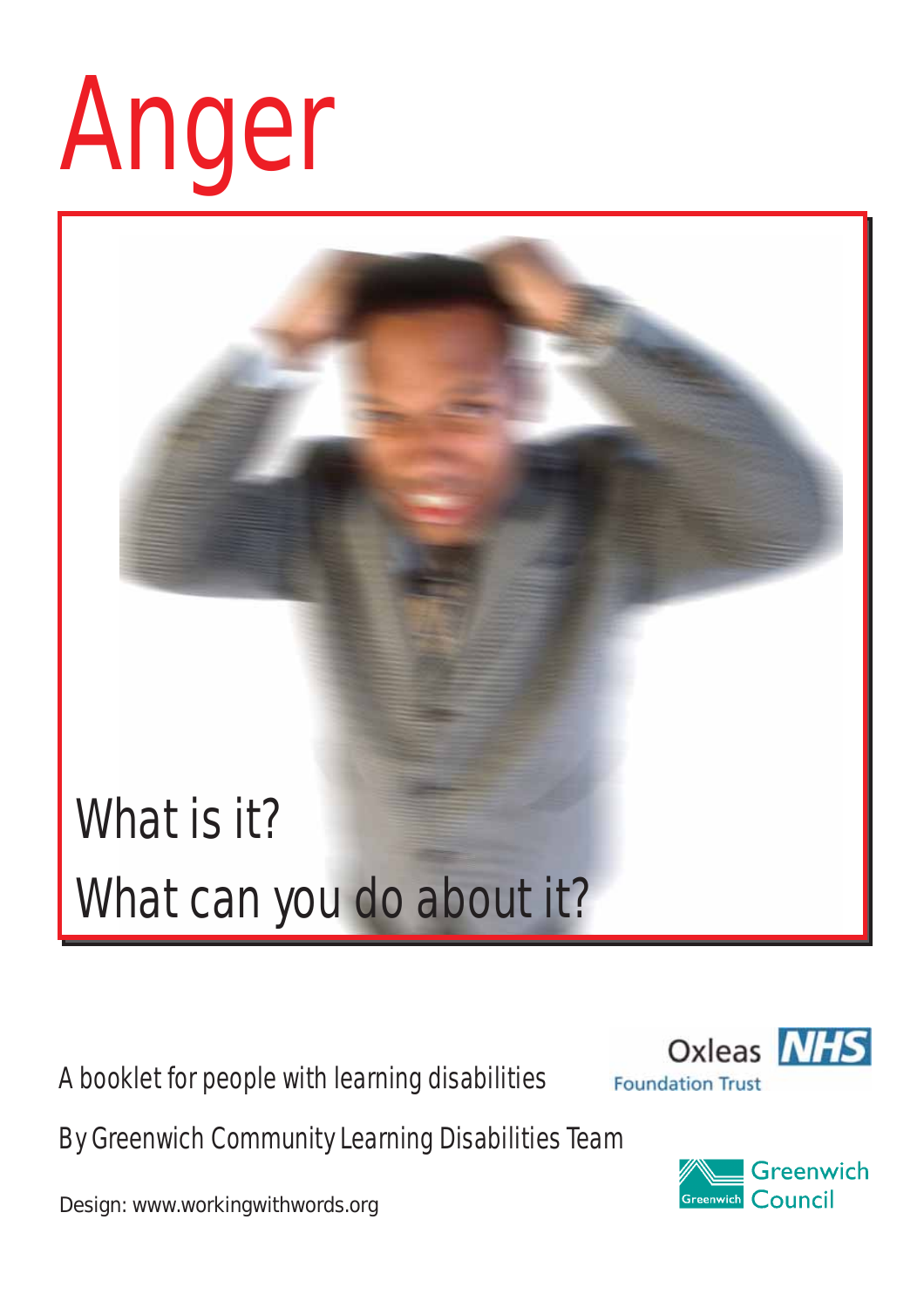#### What is anger?

Anger is a natural feeling, just like being happy or sad. People get angry for different reasons.

When people get angry, it affects their:



Body the way your body feels



**Thoughts** how you think



Feelings how you feel



Behaviour what you do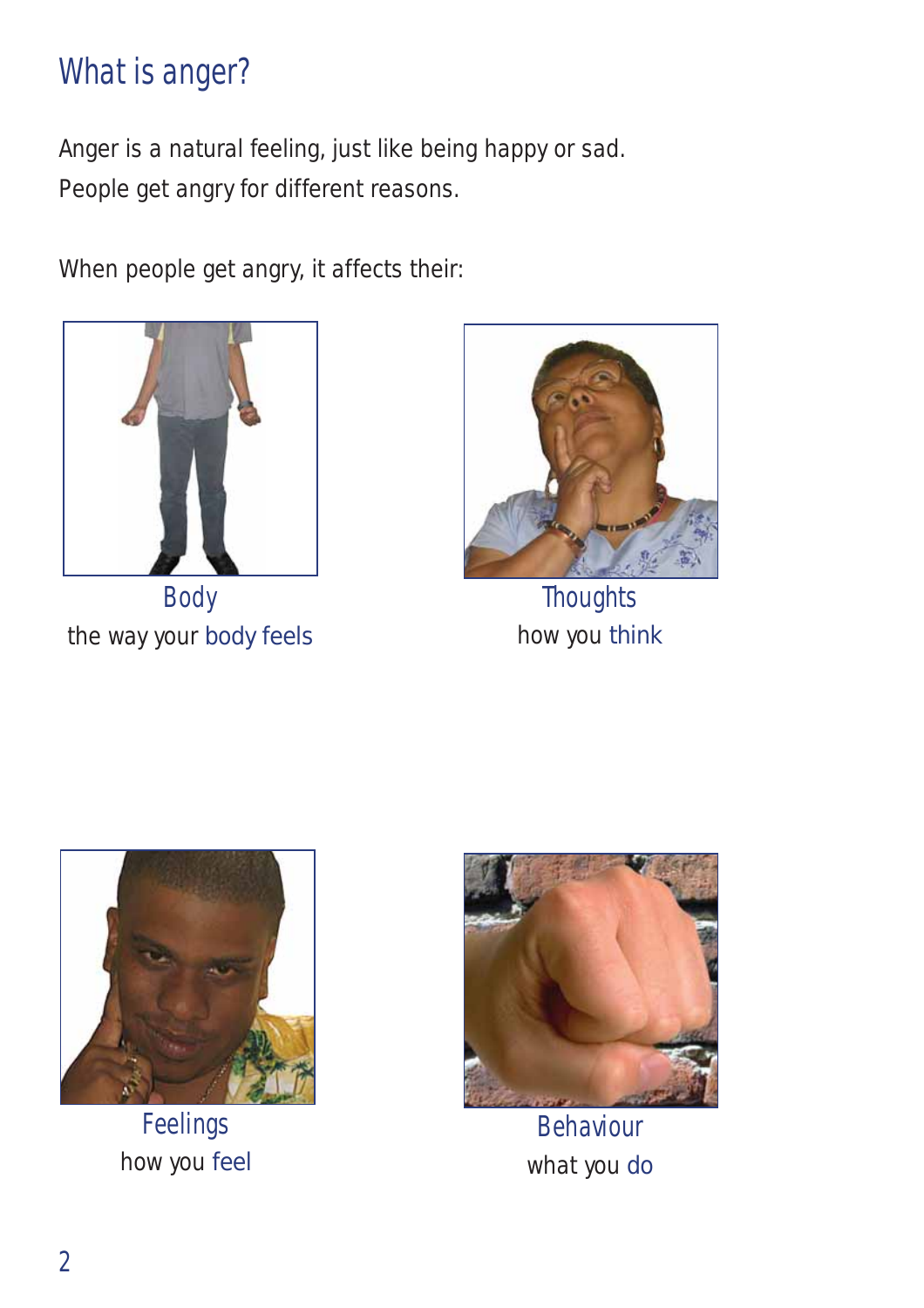#### Things that make people angry

We all feel angry sometimes. Different things make different people feel angry.

#### Anger can be set off by many different things



A situation **A person** A thing





People can become angry with things that happen to them from the outside:







No money **Noise** Noise **Other people**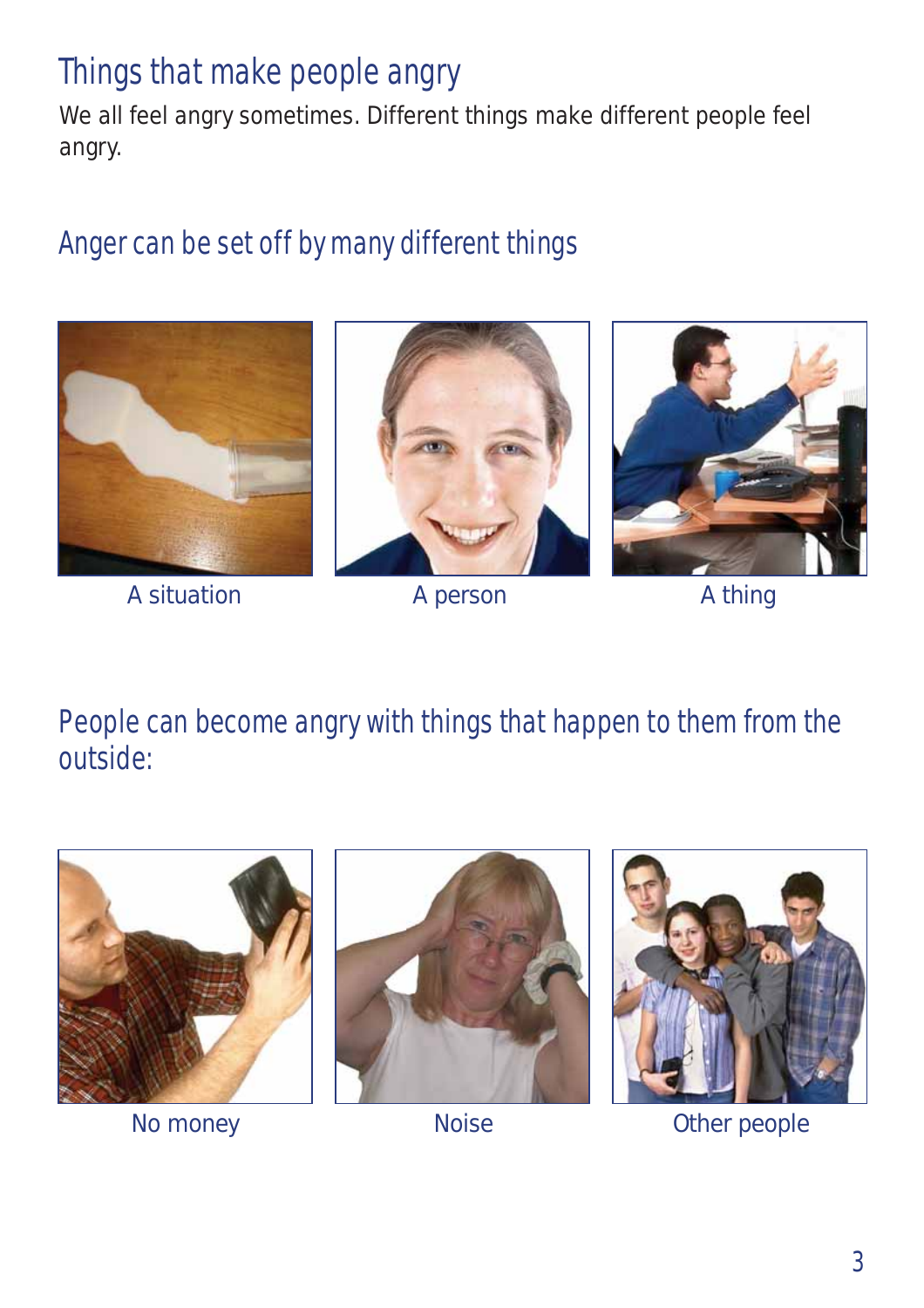#### People can also become angry because of the way they feel about themselves



Can't cope



Low confidence



Can't do things on time Feeling sad

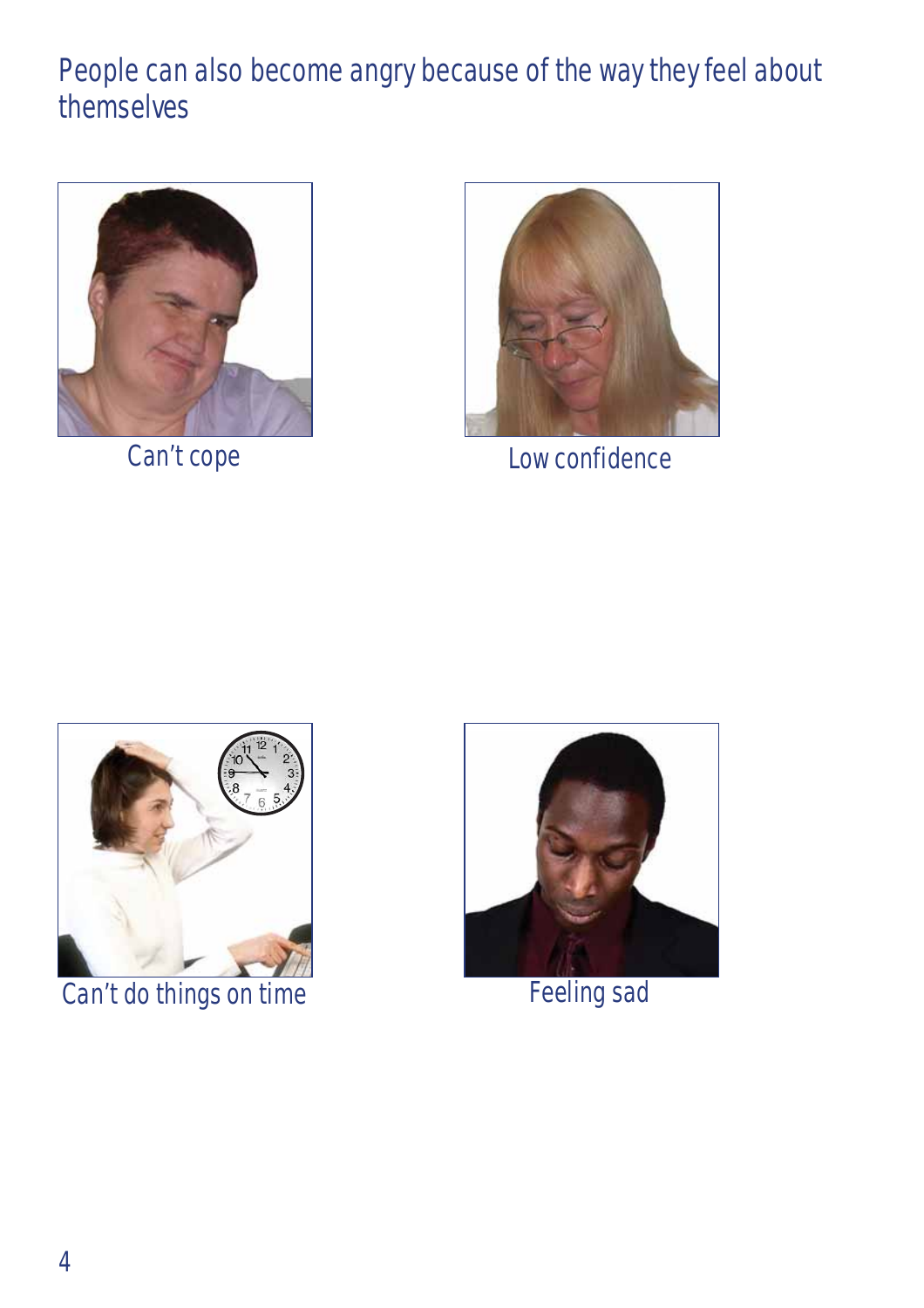#### People also feel angry with things that have happened to them in their lives:



Loss When someone you like has died or moved When a keyworker or someone you like leaves



Rejection/being dumped or ignored You feel you are not

wanted or are no good



Verbal abuse When someone or is saying bad things to you



Physical abuse When someone has hurt you or is hurting your body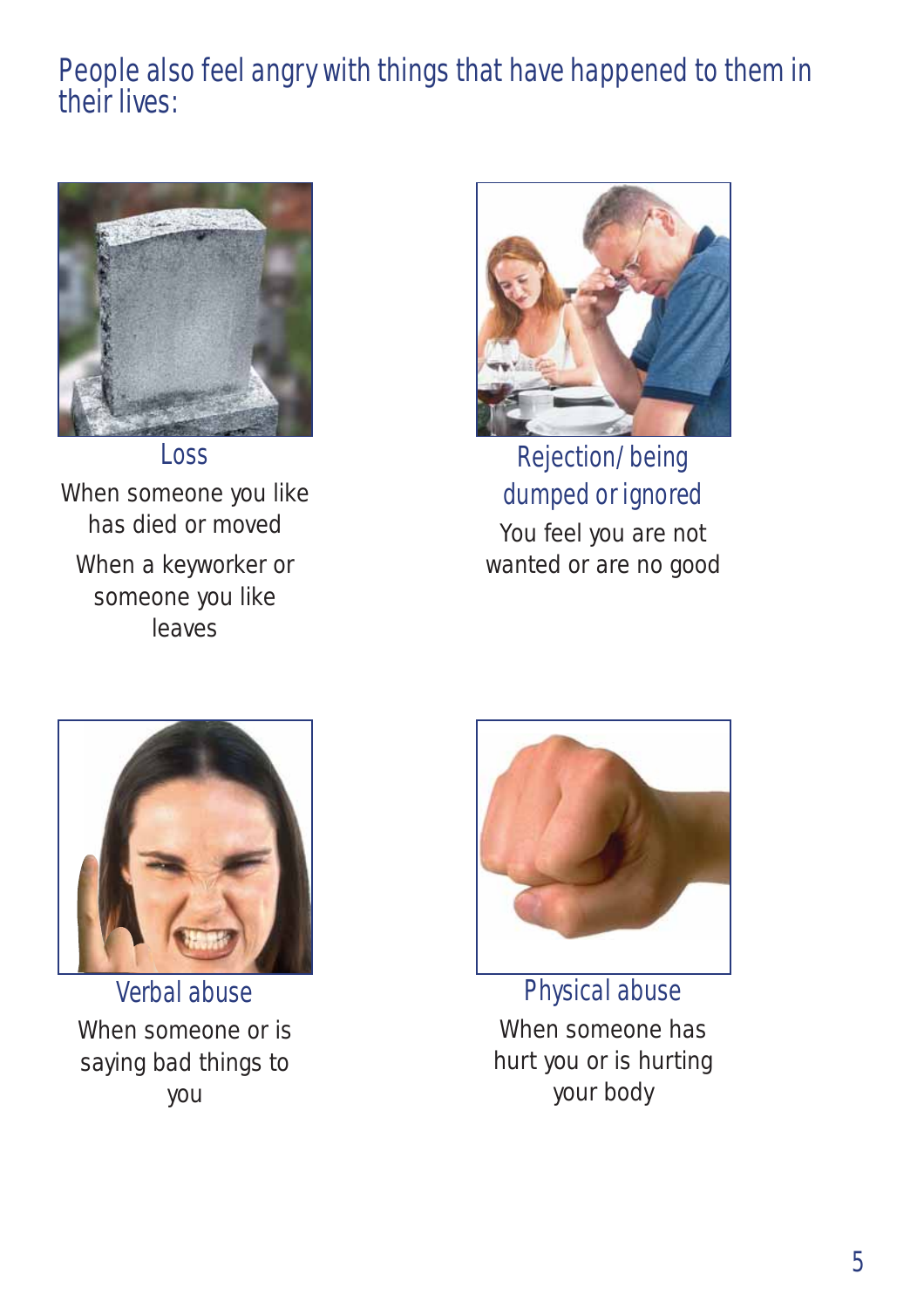#### People also feel angry when they do not get what the things they need



not being listened to



unloved or not cared for

People also feel angry when they have been told things about anger



"Its not nice to be angry"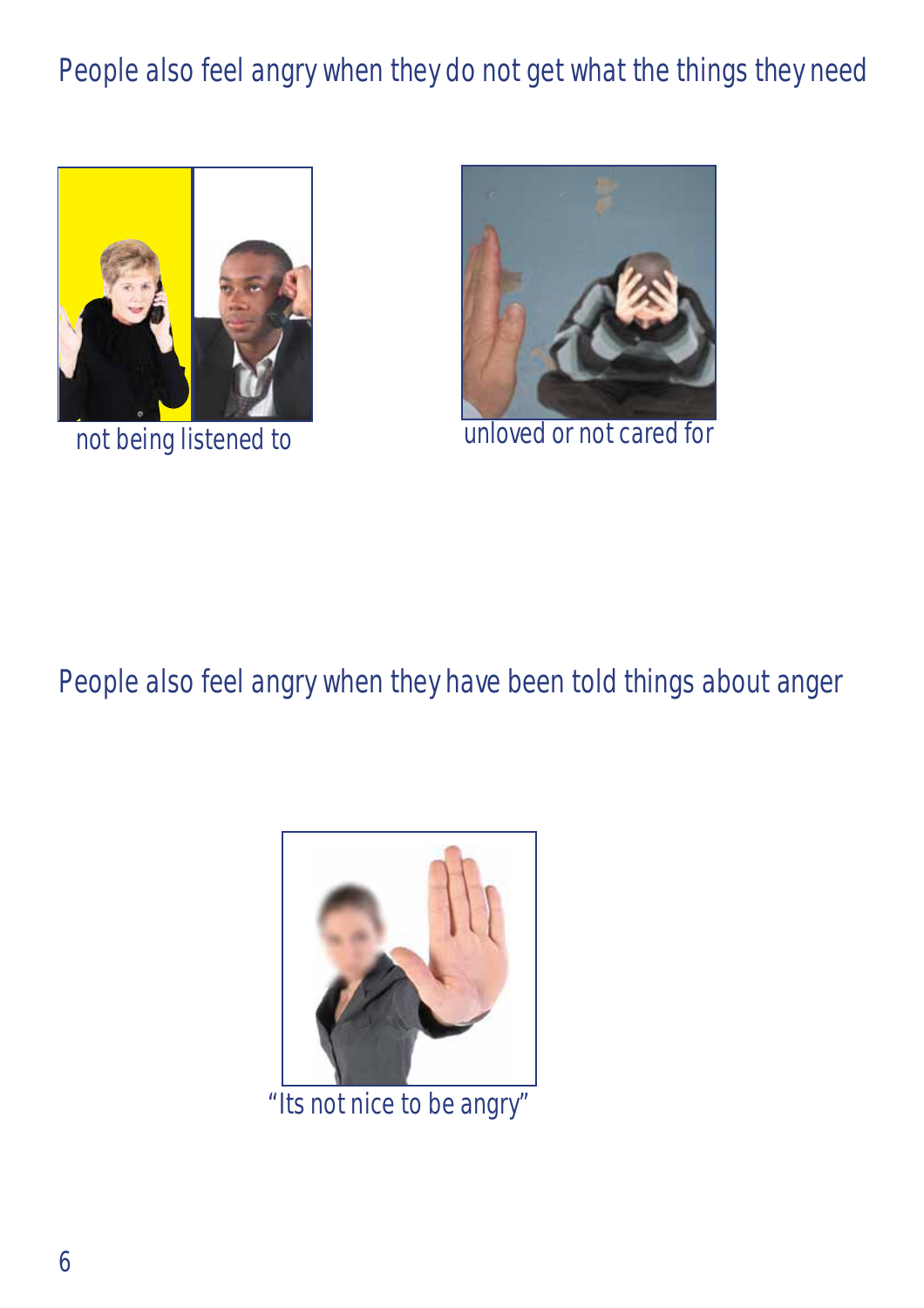#### Anger and the body

When people become angry they may notice changes in their body.

When you get angry, your body feels different because it starts to work differently.

These are some things, which happen in people's body when they feel angry:



These changes in your body are normal.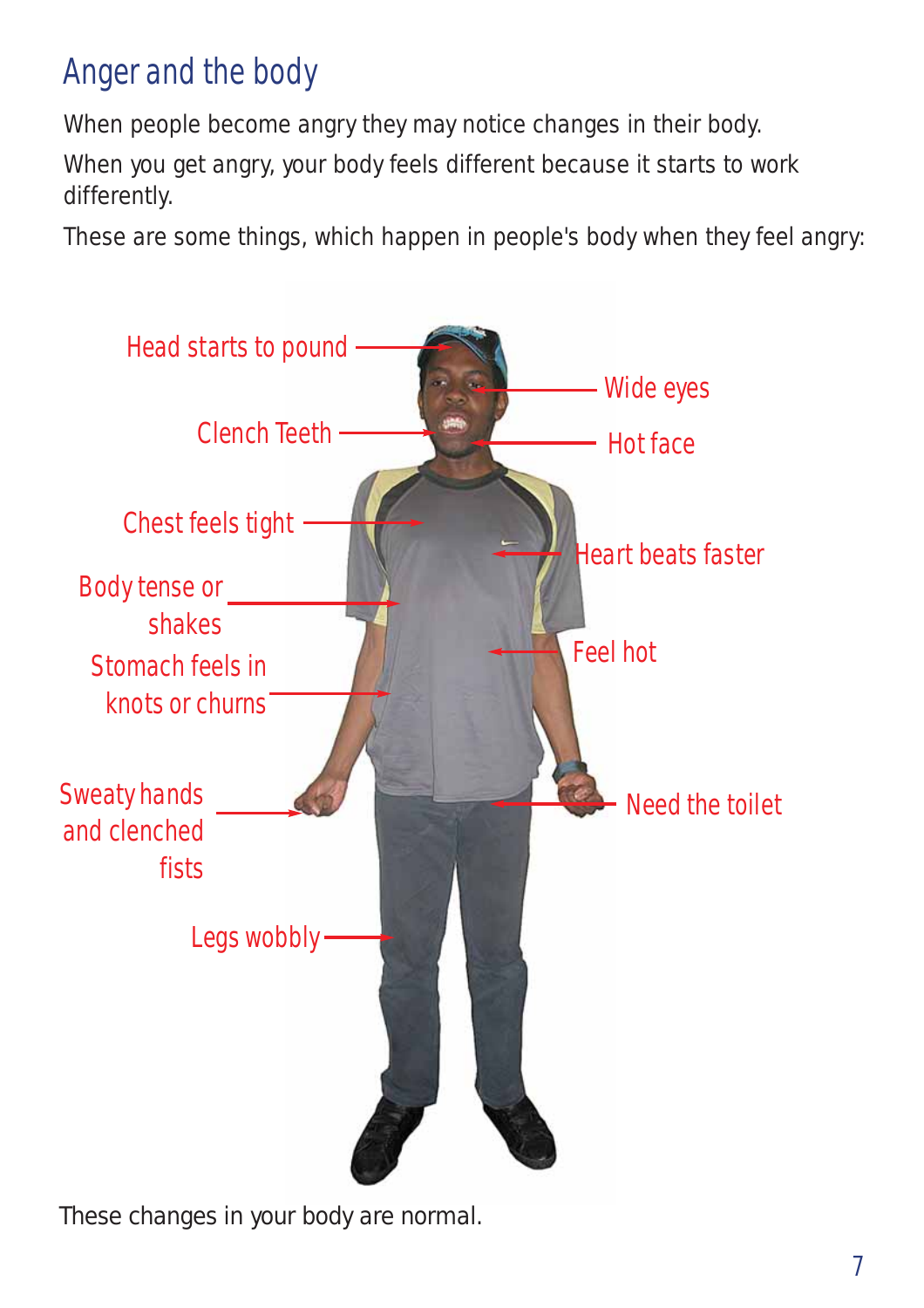#### Feelings

Different people use different words for feeling angry:

- **D** Anger
- **N** Rage
- $\Box$  Cross
- $\blacksquare$  Irritable
- **D** Annoyed
- Stressed
- $\blacksquare$  Furious
- <sup>J</sup> Mad

#### **Thinking**

When people get angry it can change the way that they think.

- **Journal Manadeu Find it hard to concentrate**
- $\blacksquare$  Your mind may go blank
- **Nou can't think straight**
- $\blacksquare$  You may think everyone is out to get you
- Everything seems like a big problem. You may hard to work out what the problem is.

You may need to help to find out how to sort it



|         | $\mathcal{L}$            |
|---------|--------------------------|
| find it | $\overline{\phantom{a}}$ |
| out.    |                          |
|         |                          |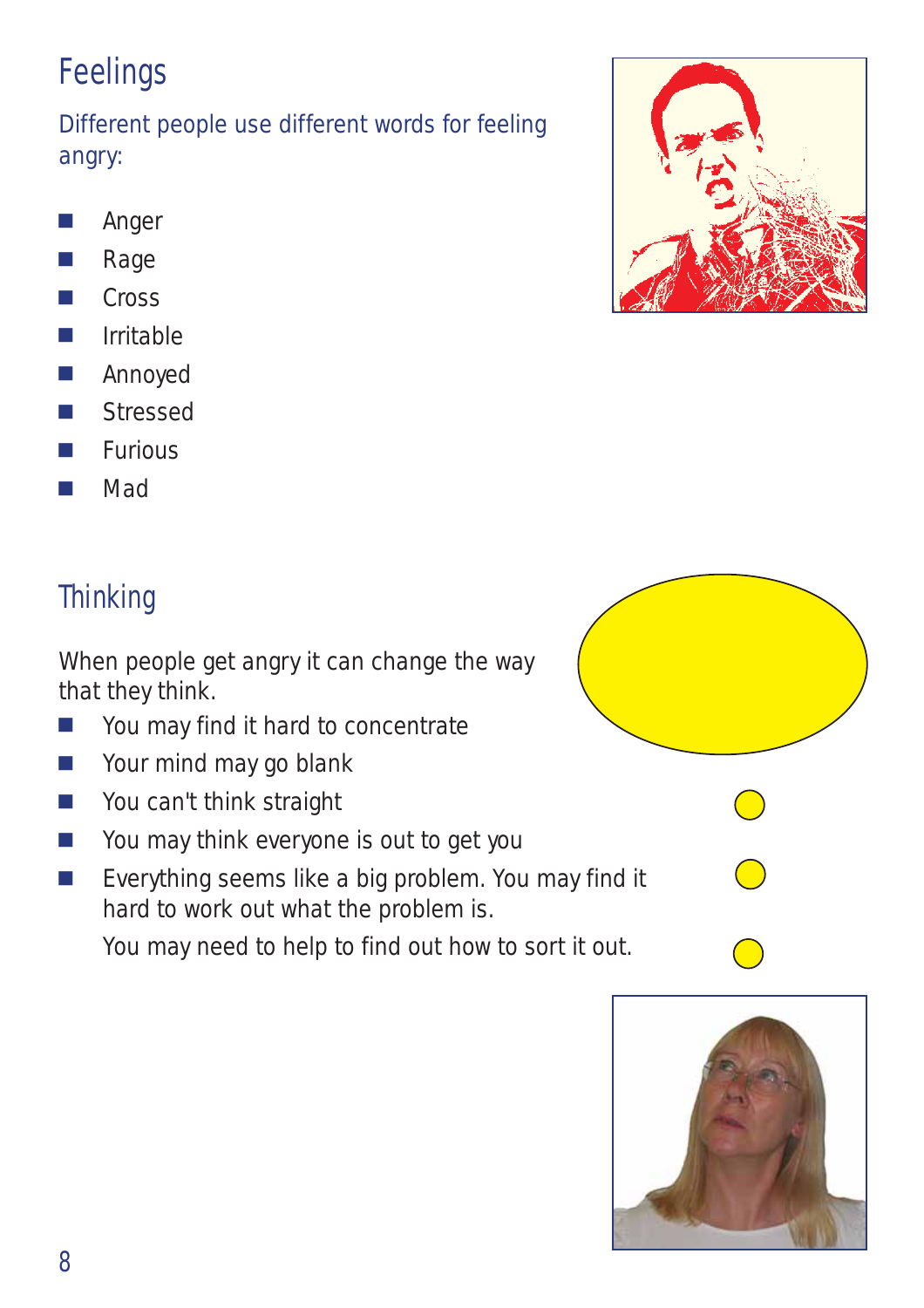#### Angry Thoughts

- People can feel angry when they think about certain things.
- A person or something that is happening does not make you angry.
- $\blacksquare$  It is your thoughts about that person, or it is your thoughts about something that is happening that makes you feel angry.

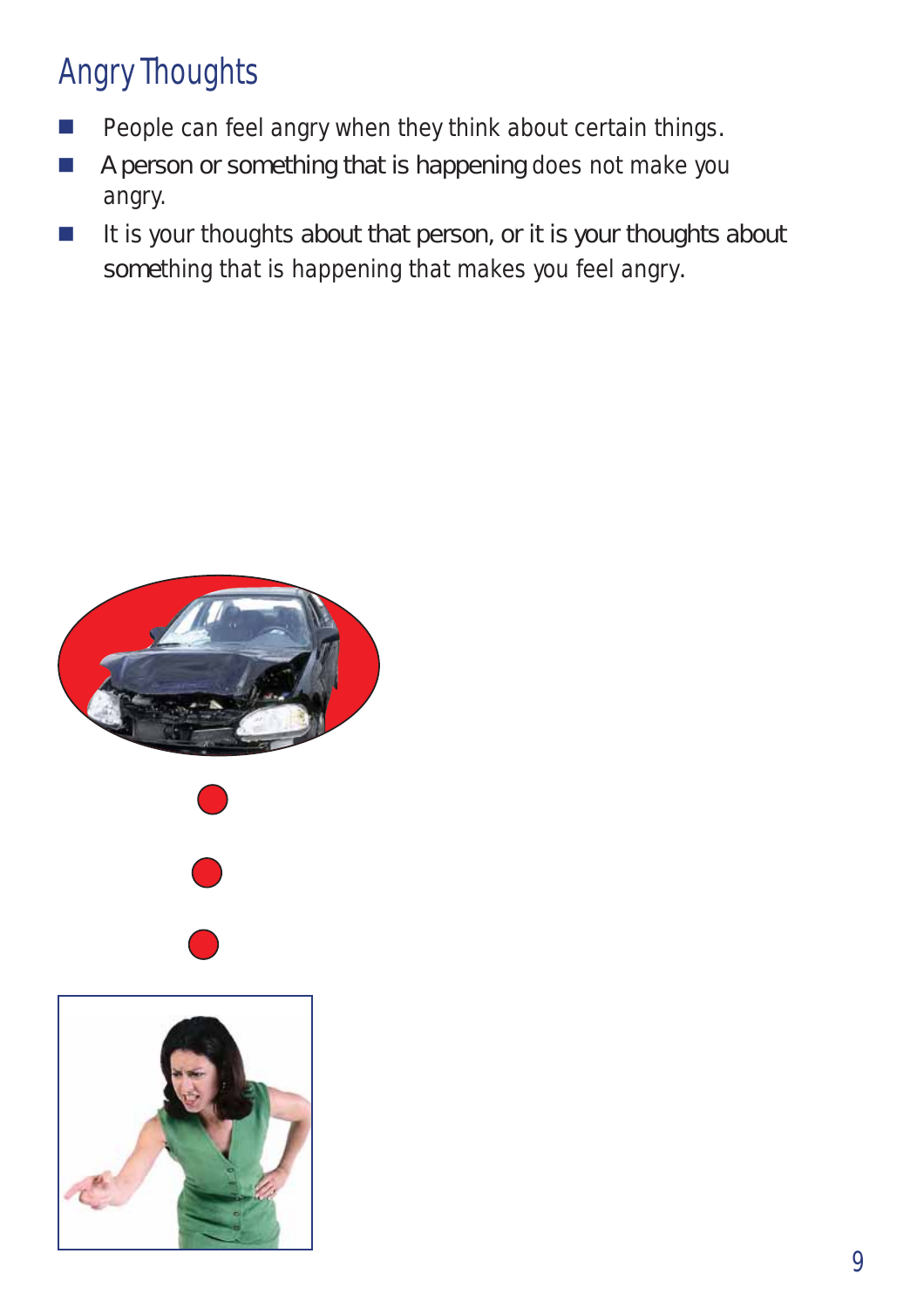Thoughts that can make people feel angry are:

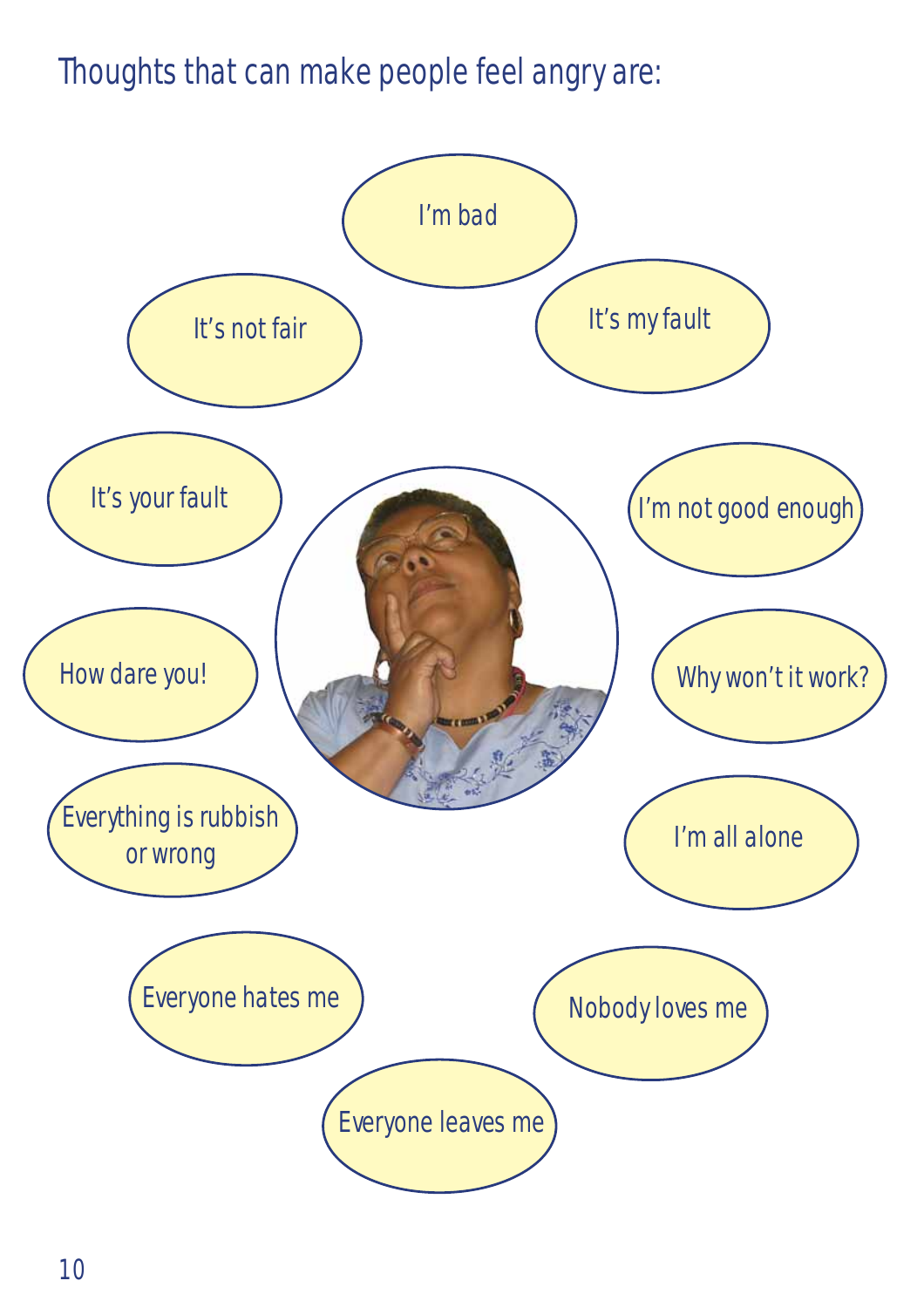What we think can affect the way that we feel about something.

The way we feel about something has an affect on what we do (our behaviour).

What we do (our behaviour) affects our thoughts.

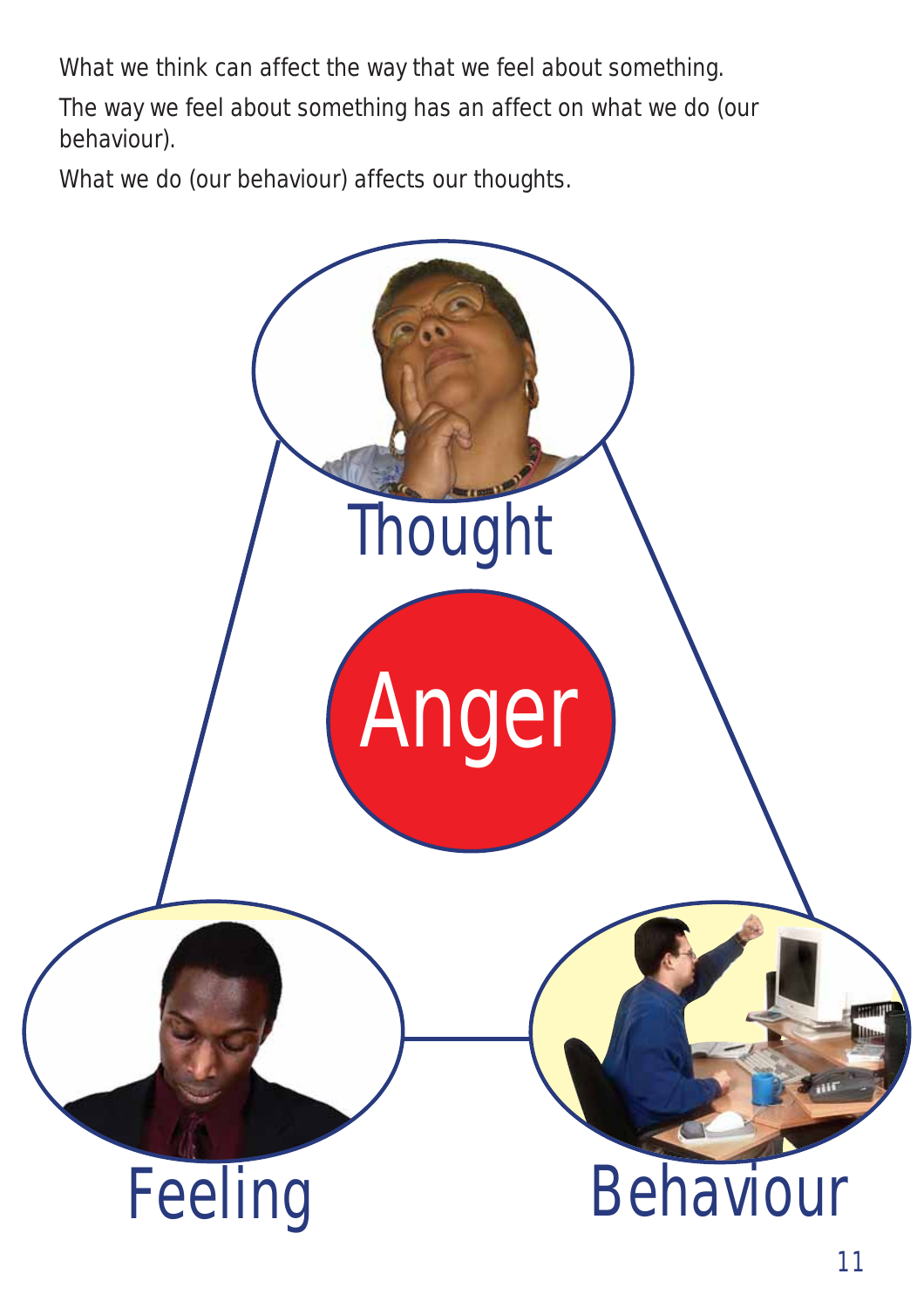#### Behaviour (things people do when they are angry)

#### Different people do things when they are angry





Hit things



Cry Hit things Shout or swear





Feel very tired Want to be on their own



Feel very sad and low



Hurt themselves Hurt others

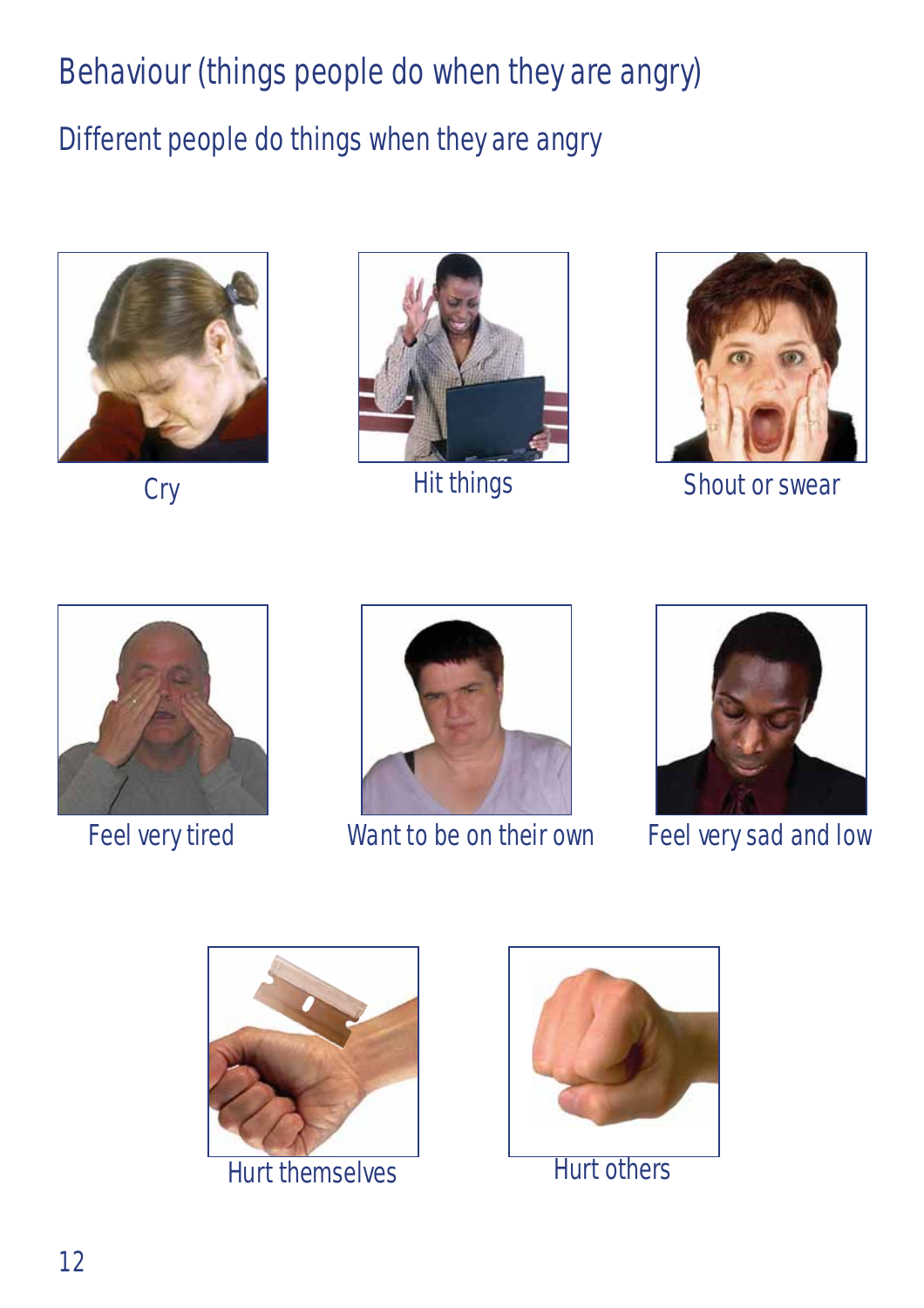#### Choosing how we show anger

We cannot always stop feeling angry but we can choose how we show anger:



We can choose to show our anger in a way that does not harm us or other people.



We can choose to show we are angry away from other people.



We can choose to get our anger out in a safe way

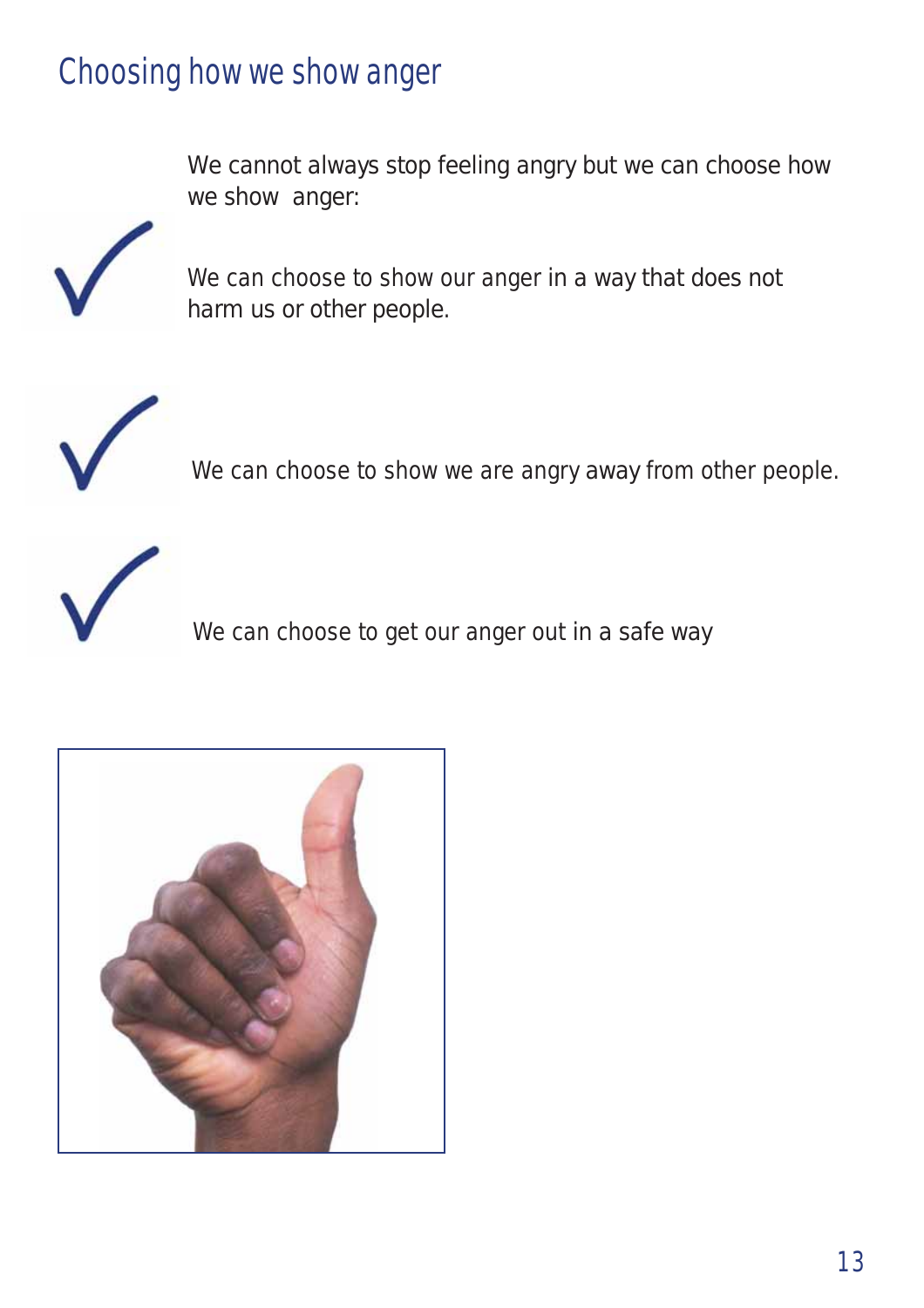#### How to control anger yourself

#### Control Your Body



Count to ten Think before you act

## relaxation techniques

Letting go of anger safely





Hit a pillow or cushion Talk about how you feel to someone you trust



Shout in a safe place